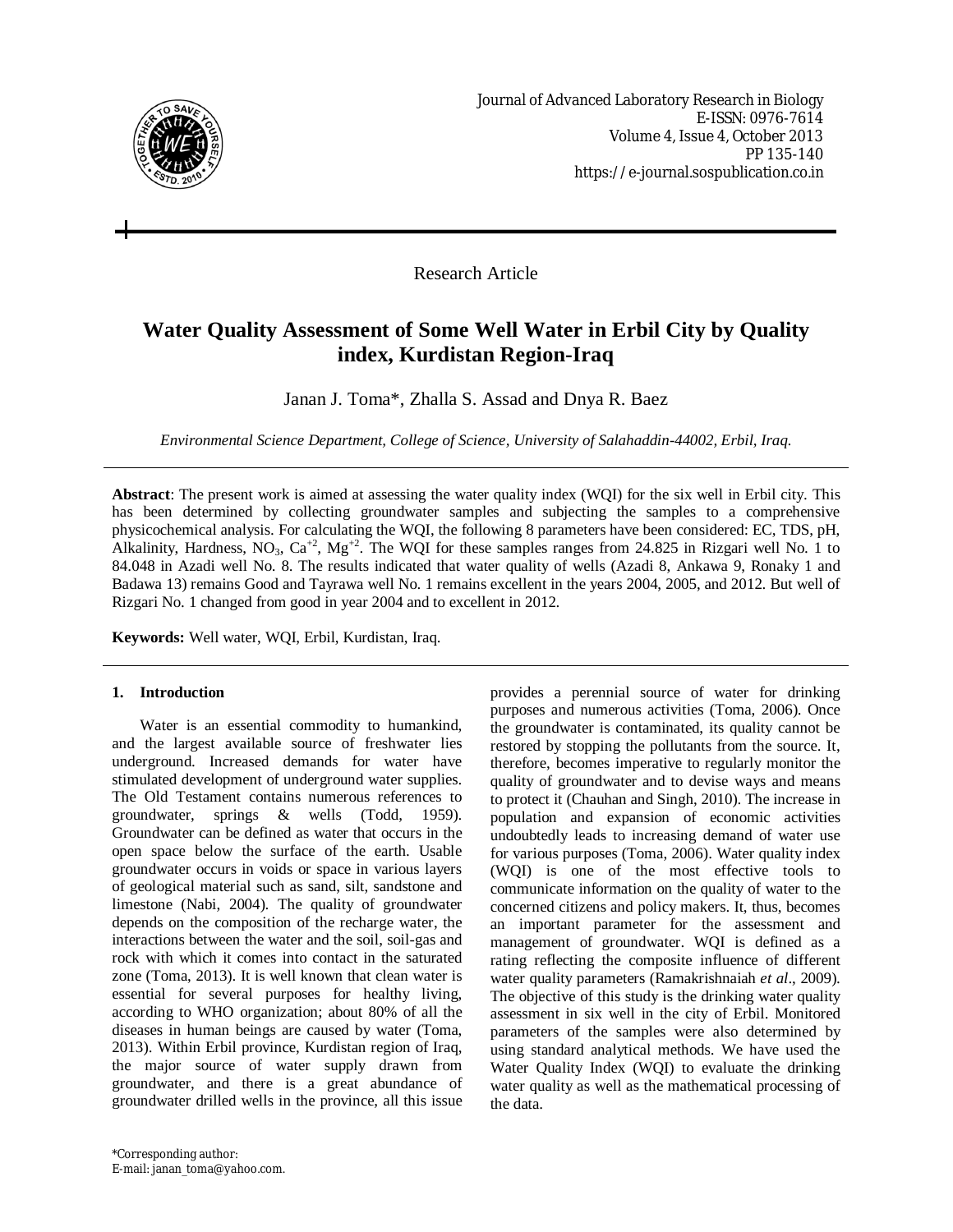#### **2. Description of the areas**

Erbil province is the capital of Kurdistan of Iraq and is situated in the northeast of Iraq. Erbil covers about 18170 square kilometers. It is bounded to the north-west by the Greater Zab River and to the southeast by the Lesser Zab River. Boundaries extend from longitudinal  $43^{\circ}15^{\circ}E$  to  $45^{\circ}14^{\circ}E$  and from latitude 35°27¯N to 37°24¯N. Details of climate, geology and Limnology of the area are given in (Rzoska, 1980 and Zohary, 1950). Twenty-four samples were collected in six wells (Tayrawa No. 1, Azadi No. 8, Ronaky No. 1, Rizgari No. 1, Badawa No. 13, and Ankawa No. 9) in the Hawler city on four replications to each well during November and December 2012.

#### **3. Materials and methods**

Historical water quality data related to some well water in Erbil city collected in the years 2004 and 2005 (Nabi, 2004). Twenty-four samples of well water (Tayrawa 1, Azadi 8, Ronaky 1, Rizgari 1, Badawa 13, and Ankawa 9) were collected from different with Hawler city in Kurdistan region of Iraq for the period of November and December 2012 with four replications. EC, TDS, pH, Alkalinity, Total hardness,  $\text{Ca}^{+2}$ , Mg<sup>+2</sup> and  $NO<sub>3</sub>$  were analyzed using standard analytical methods (APHA, 1998). Eight water parameters were considered for calculation of water quality index (Padmanabha and Belagalli, 2005).

#### Overall WQI= Σqiwi / Σwi

Water Quality Index (WQI) =  $\Sigma$ qiwi

Where, qi (Water Quality Rating) =  $100 \text{ X}$  (Va-Vi) /  $(Vs-Vi)$ ,

When,  $Va = actual value$  present in the water sample;  $Vi = ideal$  value (0 for all parameters except pH and DO which are 7.0 and 14.6mg l-1 respectively);  $Vs =$ standard value.

The calculated unite weight (wi) values of each parameter are given in Table 1.

If quality rating  $qi = 0$  means the complete absence of pollutants,

While  $0 < qi < 100$  implies that, the pollutants are within the prescribed standard.

**Table 1. Drinking water standards and unit weight of the water quality parameters.**

| <b>Parameters</b> | Unit                    | <b>Water quality</b><br>standards | Unit<br>weight |
|-------------------|-------------------------|-----------------------------------|----------------|
| рH                |                         | $6.5 - 8.5$                       | 0.130          |
| FC.               | µS/Cm                   | 1000                              | 0.001          |
| <b>Alkalinity</b> | mg CaCO <sub>3</sub> /L | 200                               | 0.005          |
| TDS               | mq/L                    | 500                               | 0.002          |
| NO <sub>3</sub>   | mq/L                    | 50                                | 0.02           |
| <b>Hardness</b>   | mg $CaCO3/L$            | 200                               | 0.005          |
| $Ca+2$            | mg/L                    | 100                               | 0.01           |
| $Mq^{2}$          | mg/L                    | 30                                | 0.03           |

To include the collective role of various physicochemical parameters on the overall quality of drinking water, quality status is assigned on the basis of calculating values of water quality indices. Based on a number of water pollution studies, the following assumptions were made with reference to assess the quality of drinking water (Tiwari, 1986). The assumptions were: WQI < 50: fit for human consumption;  $WQI \leq and WQI \geq 100$ : poor water quality.

#### **4. Results and discussions**

The physicochemical parameters have shown spatial variations. The results for the parameters tested are as given in (Tables 2-13). In this study area result of electric conductivity throughout this survey ranged between 260-620µs/cm, these variations depend on the climate, soil, geological origin and the content of ionic salts (Wetzel, 1975). The maximum acceptable level of conductivity as indicated by (USEPA, 2004) is a 1000µs/cm, and accordingly all studied wells were in permissible range for drinking purposes. Total dissolved solids concentration in this survey ranged from 170-300mg/L. Total dissolved solids comprise from inorganic salts and small amount of organic matter that is dissolved in water. Water containing TDS below 1000mg/L is usually acceptable to consumer (WHO, 2004). According to WHO standards, the highest desirable and the highest permissible level for total dissolved solids are 500mg/L and 1500mg/L respectively, therefore all wells lie within desirable level for drinking purposes according to WHO guidelines (WHO, 2004). pH is numerical expression of hydrogen ion concentration indicate in degree of acidic and alkaline, the result of this study showed the pH valued varied from 7.1 to 7.6, indicating that the water samples are on-alkaline side of neutrality, the obtained value of pH is considered as a usual condition because, generally in Iraq Kurdistan region the pH of water characterized by shift towards the alkaline side of neutrality due to the geological formation of the area which composed mainly of  $CaCO<sub>3</sub>$  (Nabi, 2004). The observed values of pH show a relative agreement with pH values of surface water, which lie within the recommended value of drinking purposes (WHO, 2004). The alkalinity value is ranged between 100 and  $240$ mg CaCO<sub>3</sub>/L. According to WHO standards, the highest desirable level of alkalinity concentration is 125mg CaCO3/L and highest permissible level is  $200$ mg CaCO<sub>3</sub>/L, accordingly water of all studied wells lie within this limitation and thus are considered to be of a good quality (WHO, 2004). The maximum acceptable level of total hardness in drinking water according to WHO guideline is  $500mg$  CaCO<sub>3</sub>/l, all studied well considered safe for drinking purposes. The variations in total hardness may be due to geological formation of the catchment area and various humans activates, from the geological point of view the main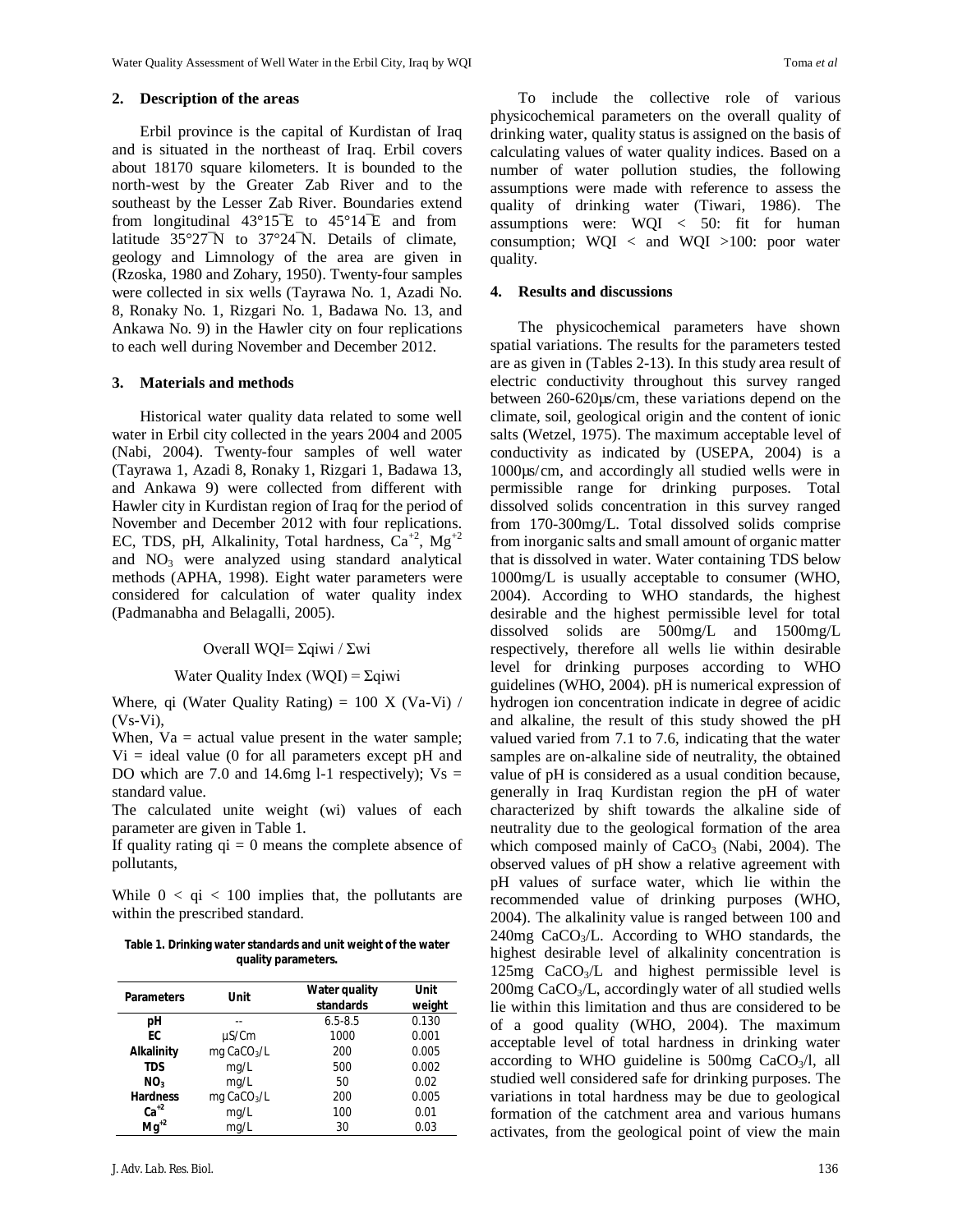source of hardness is calcium and magnesium cations, Calcium concentration more than magnesium in the study area, these may attribute to the geological formation of Hawler area which is composed mainly of limestone and the solubility of calcite rock which is abundant in the study area is more rapidly than dolomite (Chauhan and Singh, 2010). Nitrate is generally more stable in groundwater than either nitrite or ammonium; this probably due to that nitrate is the final step of oxidation of ammonia and other nitrogen compound (Bartram and Balance, 1996). The nitrate concentration in ground and surface water is normally low but can reach a high level as a result of leaching or runoff from agricultural a consequence of the oxidation of ammonia and (WHO, 2004). According to WHO a guideline value of nitrate was  $50mg$  NO<sub>3</sub>/l was

recommended (WHO, 2004), accordingly, all wells have lie with the recommended level of nitrate-nitrogen for drinking purposes.

The WQI was used to aggregate diverse parameters and their dimensions into a single score, displaying a picture of the historical water quality of the six well water (Tayrawa 1, Azadi 8, Ronaky 1, Rizgari 1, Badawa 13, and Ankawa 9) in Erbil city. It was observed from the computed annual The WQI for these samples ranges from 24.825 in Rizgari well No. 1 to 84.048 in Azadi well No. 8. The results indicated that water quality of wells (Azadi 8, Ankawa 9, Ronaky 1 and Badawa 13) remains Good and Tayrawa well No. 1 remain excellent in the years 2004, 2005 and 2012. But well of Rizgari No. 1 changed from good in year 2004 and to excellent in 2012.

**Table 2. Variation of physicochemical parameters in Azadi well-8 in November & December 2012.**

| <b>Parameters</b>      | R1      | R <sub>2</sub> | R3    | R4      |
|------------------------|---------|----------------|-------|---------|
| EC                     | 414     | 412            | 415   | 410     |
| TDS                    | 264.96  | 363.68         | 265.6 | 262.4   |
| рH                     | 7.4     | 7.4            | 7.5   | 7.5     |
| <b>Alkalinity</b>      | 156     | 150            | 150   | 150     |
| <b>T. Hardness</b>     | 250     | 248            | 250   | 244     |
| $Ca+2$                 | 42.48   | 44.08          | 44.88 | 43.28   |
| $Mg^{+2}$              | 35.0064 | 33.54          | 33.54 | 33.0616 |
| NO <sub>3</sub>        | 37.017  | 35.5307        | 35.44 | 37.0921 |
| <b>R</b> = Replication |         |                |       |         |

**Table 3. Variation of physicochemical parameters in Badawa Well-13 in November & December 2012.**

| <b>Parameters</b>      | R1     | R <sub>2</sub> | R3     | R4     |
|------------------------|--------|----------------|--------|--------|
| EC                     | 306    | 303            | 301    | 301    |
| TDS                    | 195.84 | 193.92         | 192.64 | 192.64 |
| рH                     | 7.6    | 7.5            | 7.4    | 7.4    |
| Alkalinity             | 128    | 110            | 120    | 120    |
| <b>Hardness</b>        | 184    | 202            | 204    | 208    |
| NO <sub>3</sub>        | 21.732 | 21.640         | 23.45  | 21.78  |
| $Ca^{+2}$              | 64.128 | 67.33          | 48.096 | 63.326 |
| $Mg^{+2}$              | 5.834  | 10.2102        | 20.420 | 12.155 |
| <b>R</b> = Replication |        |                |        |        |

**Table 4. Variation of physicochemical parameters in Tayrawa Well-1 in November & December 2012.**

| <b>Parameters</b> | R1      | R <sub>2</sub> | R <sub>3</sub> | R4      |
|-------------------|---------|----------------|----------------|---------|
| EC                | 489     | 491            | 482            | 485     |
| <b>TDS</b>        | 312.92  | 314.24         | 308.48         | 310.4   |
| pН                | 7.1     | 7.1            | 7.1            | 7.1     |
| Alkalinity        | 174     | 170            | 170            | 174     |
| <b>Hardness</b>   | 264     | 286            | 265            | 253     |
| NO <sub>3</sub>   | 39.166  | 34.241         | 35.966         | 37.074  |
| $Ca+2$            | 64.128  | 60.12          | 43.2864        | 41.6832 |
| $Mg^{2}$          | 25.2824 | 28.6858        | 35.9788        | 35.9788 |
| $\cdots$<br>- -   |         |                |                |         |

**R= Replication**

**Table 5. Variation of physicochemical parameters in Ronaky Well-1 in November & December 2012.**

| <b>Parameters</b>      | R1      | R2      | R3     | R4      |
|------------------------|---------|---------|--------|---------|
| EC                     | 269     | 268     | 266    | 268     |
| TDS                    | 172.16  | 171.52  | 170.24 | 171.52  |
| PН                     | 7.4     | 7.4     | 7.5    | 7.4     |
| <b>Alkalinity</b>      | 128     | 126     | 120    | 118     |
| <b>Hardness</b>        | 184     | 188     | 180    | 220     |
| $Ca+2$                 | 39.248  | 40.881  | 72.144 | 68.139  |
| $Mg^{+2}$              | 20.906  | 20.9066 | 15.223 | 12.155  |
| NO <sub>3</sub>        | 12.3459 | 10.2943 | 9.9675 | 10.4032 |
| <b>R</b> = Replication |         |         |        |         |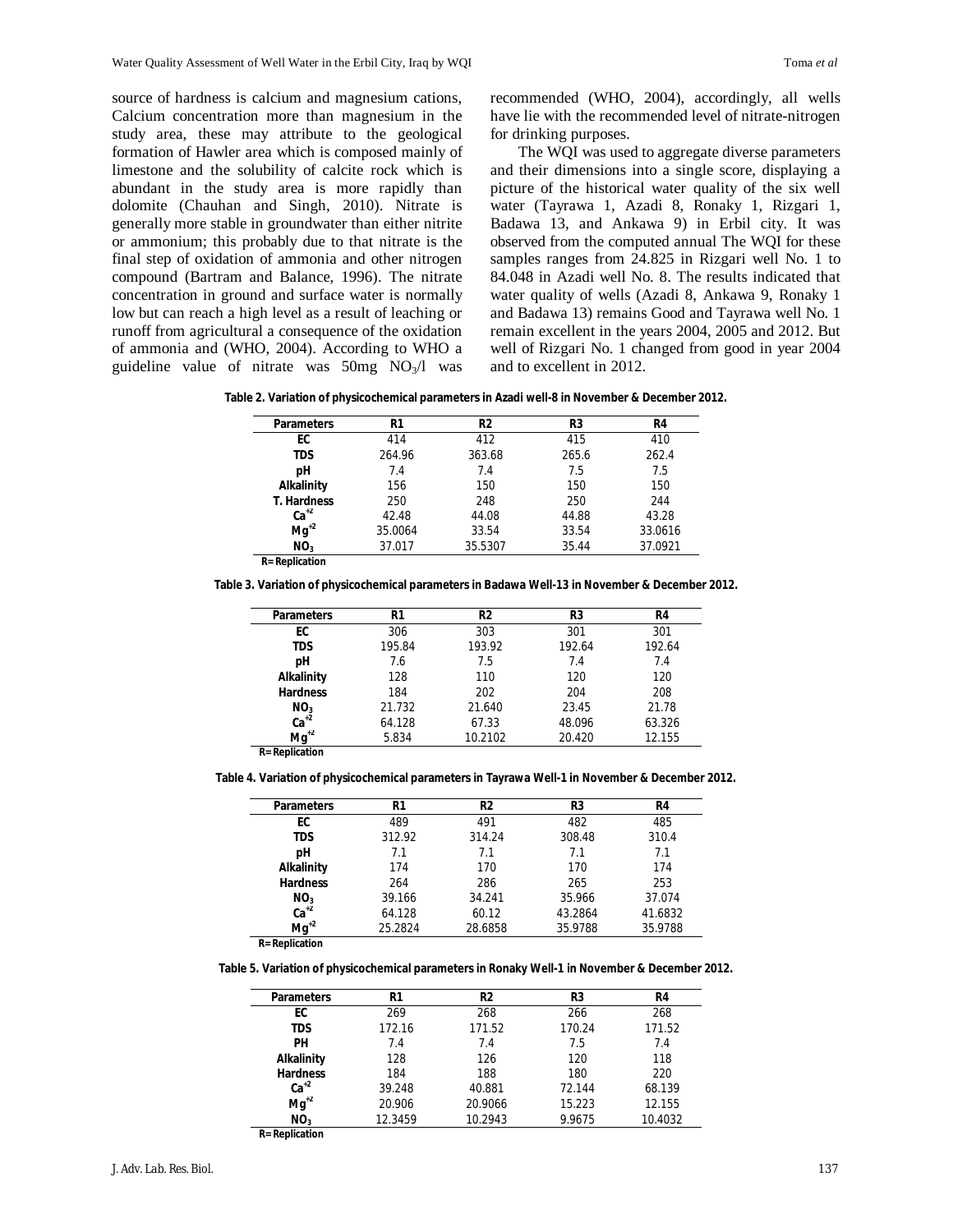**Table 6. Variation of physicochemical parameters in Ankawa Well-9 in November & December 2012.**

| <b>Parameters</b>     | R1   | R <sub>2</sub> | R3   | R4   |  |
|-----------------------|------|----------------|------|------|--|
| EC                    | 614  | 618            | 622  | 620  |  |
| TDS                   | 307  | 309            | 311  | 310  |  |
| рH                    | 7.3  | 7.4            | 7.3  | 7.3  |  |
| <b>Alkalinity</b>     | 233  | 240            | 240  | 238  |  |
| <b>Hardness</b>       | 291  | 290            | 295  | 298  |  |
| $Ca+2$                | 51   | 52             | 52   | 52   |  |
| $Mg^{+2}$             | 39.2 | 40.1           | 41.2 | 42.1 |  |
| NO <sub>3</sub>       | 24   | 26             | 22   | 20   |  |
| <b>R= Replication</b> |      |                |      |      |  |

**Table 7. Variation of physicochemical parameters in Rizgari Well-1 in November & December 2012.**

| <b>Parameters</b> | R1   | R2  | R3  | R4  |  |
|-------------------|------|-----|-----|-----|--|
| EC                | 465  | 486 | 472 | 477 |  |
| TDS               | 232  | 240 | 236 | 333 |  |
| pН                | 7.5  | 7.6 | 7.6 | 7.7 |  |
| Alkalinity        | 186  | 176 | 180 | 182 |  |
| <b>Hardness</b>   | 218  | 225 | 230 | 226 |  |
| $Ca^{+2}$         | 54   | 57  | 60  | 56  |  |
| $Mg^{+2}$         | 19.9 | 22  | 21  | 20  |  |
| NO <sub>3</sub>   | 24   | 28  | 25  | 26  |  |

**R= Replication**

**Table 8. Calculation of water quality index for Azadi well No. 8.**

| <b>Parameters</b>  | Observed values (mean) | <b>Standard values</b> | Unit weight (wi) | Quality rating scale (qi) | Water quality index (WQI) |
|--------------------|------------------------|------------------------|------------------|---------------------------|---------------------------|
| EC                 | 412.75                 | 1000                   | 0.001            | 41.275                    | 0.041                     |
| <b>TDS</b>         | 264.16                 | 500                    | 0.002            | 52.832                    | 0.105                     |
| рH                 | 7.4                    | $6.5 - 8.5$            | 0.133            | 80                        | 10.4                      |
| Alkalinity         | 151.5                  | 200                    | 0.005            | 75.75                     | 0.378                     |
| <b>T. Hardness</b> | 248                    | 200                    | 0.005            | 124                       | 0.62                      |
| $Ca+2$             | 43.68                  | 100                    | 0.01             | 43.68                     | 0.4368                    |
| $Mg^{12}$          | 33.78                  | 30                     | 0.03             | 112.6                     | 3.378                     |
| NO <sub>3</sub>    | 36.270                 | 50.0                   | 0.02             | 72.54                     | 1.4508                    |
|                    |                        |                        | $xwi=0.025$      |                           | Σαίωί=2.104               |

**Overall WQI = Σ qi wi /Σ wi =84.048**

**Table 9. Calculation of water quality index for Badawa well waters No. 13.**

| <b>Parameters</b>  | Observed value | <b>Standard value</b> | Unit weight WI | <b>Quality rating scale</b> | Water quality index (WQI) |
|--------------------|----------------|-----------------------|----------------|-----------------------------|---------------------------|
| EC                 | 302.75         | 1000                  | 0.001          | 0.30275                     | 0.0003                    |
| TDS                | 193.76         | 500                   | 0.002          | 38.752                      | 0.077                     |
| рH                 | 7.4            | $6.5 - 8.5$           | 0.133          | 80                          | 10.64                     |
| Alkalinity         | 119.5          | 200                   | 0.005          | 59.75                       | 0.298                     |
| <b>T. Hardness</b> | 199.5          | 200                   | 0.005          | 99.75                       | 0.498                     |
| $Ca+2$             | 60.7219        | 100                   | 0.01           | 60.7219                     | 0.607                     |
| $Mg^{+2}$          | 12.155         | 30                    | 0.03           | 40.516                      | 1.215                     |
| NO <sub>3</sub>    | 22.109         | 50.0                  | 0.02           | 44.218                      | 0.884                     |
|                    |                |                       | $xwi=0.025$    |                             | Σαίωί = 1.77              |

**Overall WQI = Σ qi wi /Σ wi =71.096**

**Table 10. Calculation of water quality index for Tayrawa well waters No. 1.**

| <b>Parameters</b>  | Observed value | <b>Standard value</b> | Unit weight WI | <b>Quality rating scale</b> | Water quality index (WQI) |
|--------------------|----------------|-----------------------|----------------|-----------------------------|---------------------------|
| EC                 | 486.75         | 1000                  | 0.001          | 48.675                      | 0.048                     |
| TDS                | 311.52         | 500                   | 0.002          | 62.304                      | 0.124                     |
| рH                 | 7.1            | $6.5 - 8.5$           | 0.133          | 20                          | 2.6                       |
| Alkalinity         | 172            | 200                   | 0.005          | 86                          | 0.43                      |
| <b>T. Hardness</b> | 264.5          | 200                   | 0.005          | 132.25                      | 0.661                     |
| $Ca+2$             | 52.304         | 100                   | 0.01           | 52.304                      | 0.523                     |
| $Mq^{2}$           | 31.481         | 30                    | 0.03           | 104.93                      | 3.147                     |
| NO <sub>3</sub>    | 36.612         | 50                    | 0.02           | 73.224                      | 1.464                     |
|                    |                |                       | Σwi = $0.025$  |                             | Σαίωί = 1.124             |

**Overall WQI = Σ qi wi /Σ wi =44.985**

i<br>L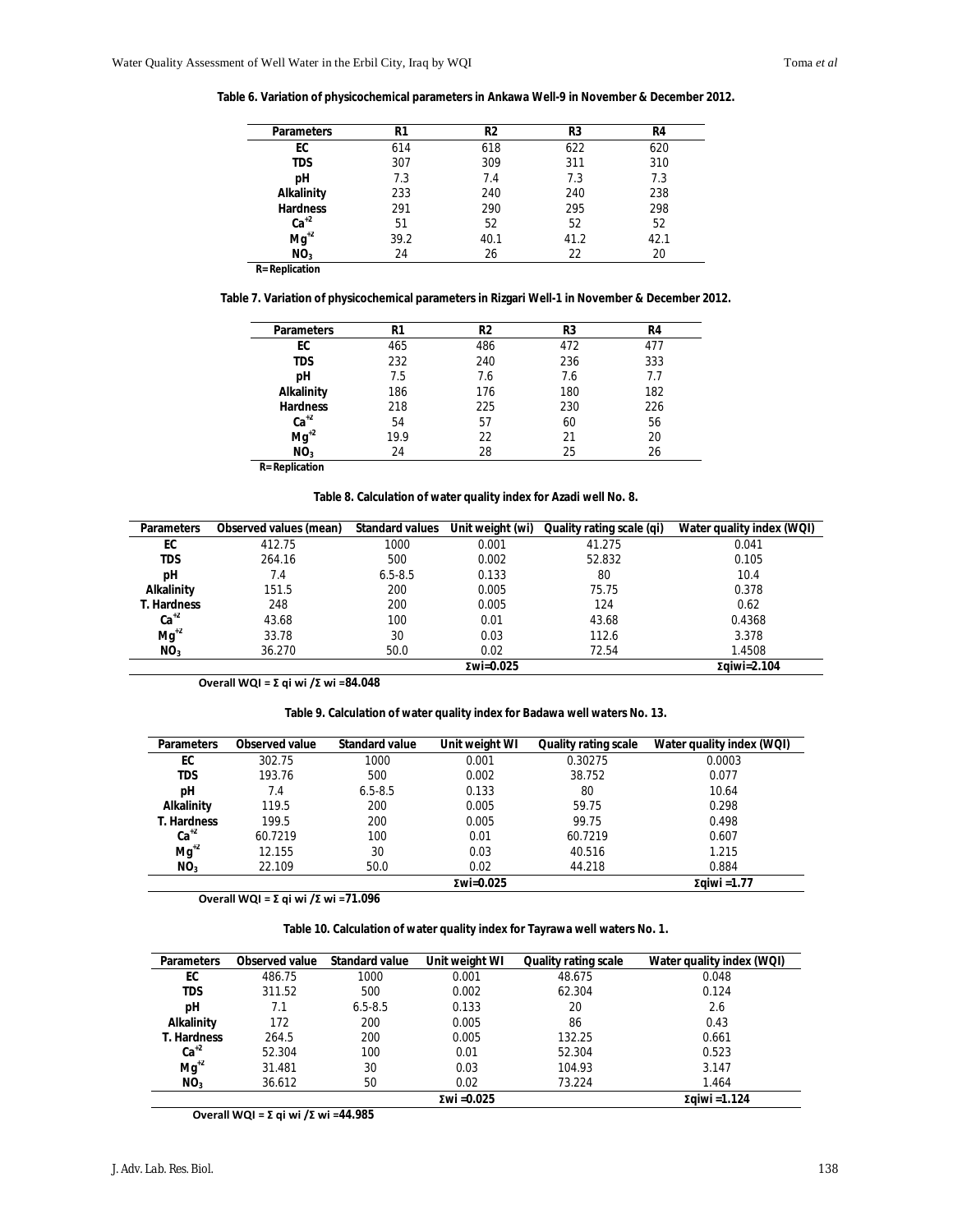| <b>Parameters</b>  | <b>Observed value</b> | <b>Standard value</b> | Unit weight WI     | Quality rating scale (qi) | Water quality index (WQI) |
|--------------------|-----------------------|-----------------------|--------------------|---------------------------|---------------------------|
| EC                 | 268                   | 1000                  | 0.001              | 26.8                      | 0.026                     |
| <b>TDS</b>         | 171.36                | 500                   | 0.002              | 34.272                    | 0.068                     |
| рH                 | 7.4                   | $6.5 - 8.5$           | 0.133              | 80                        | 10.4                      |
| Alkalinity         | 122.5                 | 200                   | 0.005              | 61                        | 0.305                     |
| <b>T. Hardness</b> | 193                   | 200                   | 0.005              | 96.5                      | 0.482                     |
| $Ca+2$             | 55.11                 | 100                   | 0.01               | 55.11                     | 0.551                     |
| $Ma^{2}$           | 13.492                | 30                    | 0.03               | 44.973                    | 1.34919                   |
| NO <sub>3</sub>    | 10.752                | 50                    | 0.02               | 21.504                    | 0.430                     |
|                    |                       |                       | $\Sigma$ wi= 0.025 |                           | Σgiwi = 1.701             |

**Table 11. Calculation of water quality index for Ronaky well waters No. 1.**

**Overall WQI = Σ qi wi /Σ wi =68.04**

| <b>Parameters</b>  | Observed value | <b>Standard value</b> | Unit weight WI | Quality rating scale (qi) | Water quality index (WQI) |
|--------------------|----------------|-----------------------|----------------|---------------------------|---------------------------|
| EC                 | 475            | 1000                  | 0.001          | 47.5                      | 0.047                     |
| <b>TDS</b>         | 260.25         | 500                   | 0.002          | 52.05                     | 0.104                     |
| рH                 | 7.6            | $6.5 - 8.5$           | 0.133          | 10                        | 1.33                      |
| <b>Alkalinity</b>  | 181            | 200                   | 0.005          | 90.5                      | 0.452                     |
| <b>T. Hardness</b> | 224.75         | 200                   | 0.005          | 112.37                    | 0.561                     |
| $Ca+2$             | 56.75          | 100                   | 0.01           | 56.75                     | 0.567                     |
| $Mg^{12}$          | 20.72          | 30                    | 0.03           | 69.06                     | 2.071                     |
| NO <sub>3</sub>    | 25.75          | 50                    | 0.02           | 51.5                      | 1.03                      |
| Σwi = $0.025$      |                |                       |                |                           | Σαίwi = $0.620$           |

**Overall WQI = Σ qi wi /Σ wi =24.825**

**Table 13. Calculation of water quality index for Ankawa well waters No. 9.**

| <b>Parameters</b>  | Observed value | <b>Standard value</b> | Unit weight WI | Quality rating scale (qi) | Water quality index (WQI) |
|--------------------|----------------|-----------------------|----------------|---------------------------|---------------------------|
| EC                 | 618.5          | 1000                  | 0.001          | 61.85                     | 0.061                     |
| <b>TDS</b>         | 309.25         | 500                   | 0.002          | 61.85                     | 0.123                     |
| pН                 | 7.3            | $6.5 - 8.5$           | 0.133          | 60                        | 7.98                      |
| Alkalinity         | 237.75         | 200                   | 0.005          | 118.87                    | 0.0594                    |
| <b>T. Hardness</b> | 293.5          | 200                   | 0.005          | 146.75                    | 0.7330                    |
| $Ca+2$             | 51.75          | 100                   | 0.01           | 51.75                     | 0.5175                    |
| $Mg^{12}$          | 40.65          | 30                    | 0.03           | 135.5                     | 4.065                     |
| NO <sub>3</sub>    | 23             | 50                    | 0.02           | 46                        | 0.92                      |
|                    |                | Σαίωί = 1.87          |                |                           |                           |

**Overall WQI = Σ qi wi /Σ wi =74.96**

## **5. Conclusion**

On the bases of our results, we can conclude the following:

- 1. pH indicates that the water samples are onalkaline side of neutrality.
- 2. According to WHO a guideline value of nitrate was  $50mg$   $NO<sub>3</sub>/l$  was recommended, accordingly, all wells have lie with the recommended level of nitrate-nitrogen for drinking purposes.
- 3. With using of WQI we have gotten, the quality of some drinking water that belongs to the six well water. We found if they are suitable for drinking purpose or not. During this study well water quality classified to:

### I. 2004

- 1) Azadi good
- 2) Tayrawa excellent
- 3) Ankawa poor
- 4) Ronaky good
- 5) Badawa good
- 6) Rizgari unsuitable
- II. 2005
	- 1) Azadi good
	- 2) Tayrawa excellent
	- 3) Ankawa good
	- 4) Ronaky good
	- 5) Badawa good
	- 6) Rizgari good
- III. 2012
	- 1) Azadi  $8 good$
	- 2) Tayrawa 1 excellent
	- 3) Ankawa good
	- 4) Ronaky good
	- 5) Badawa 13 good
	- 6) Rizgari 1 excellent